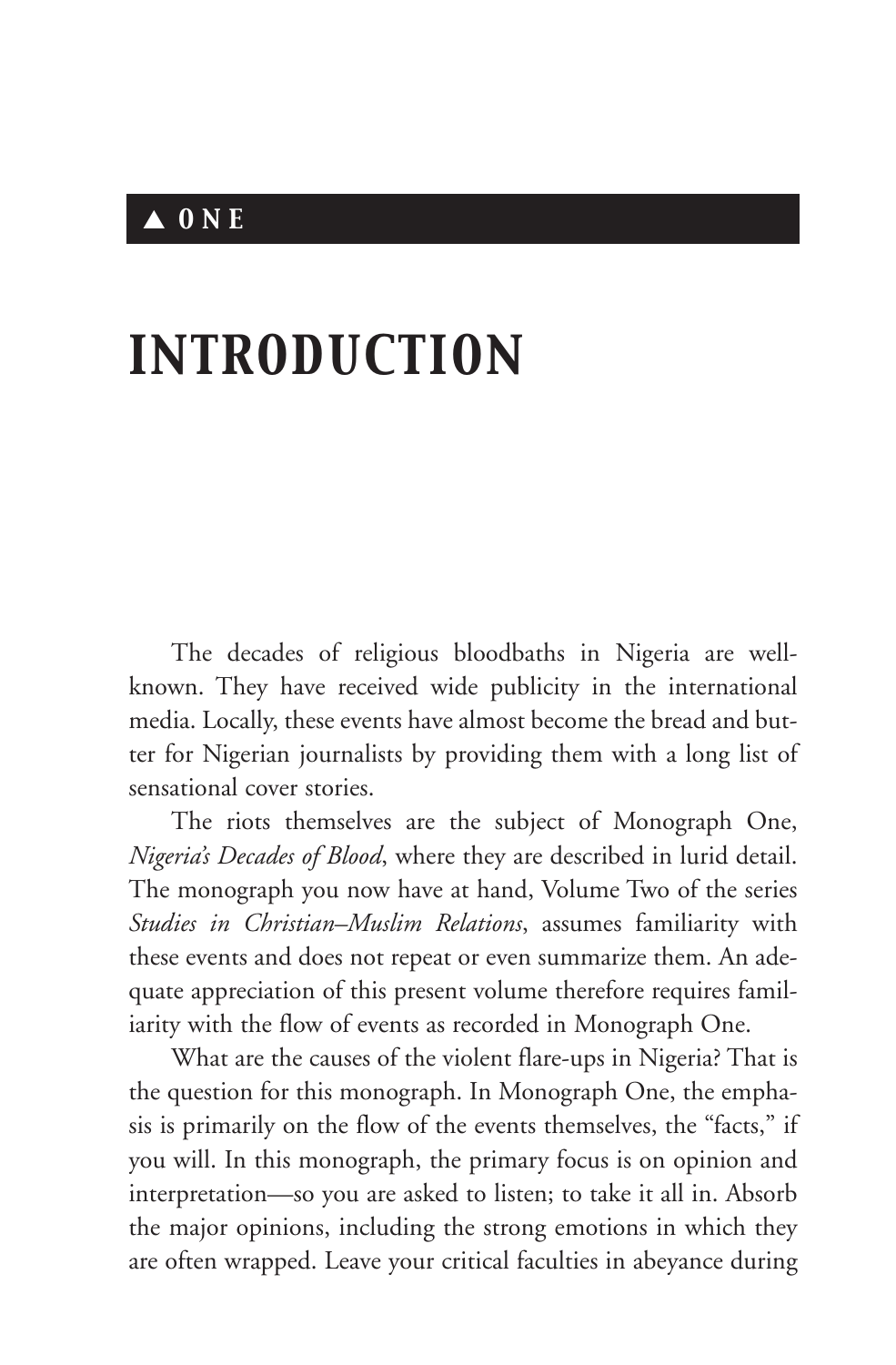your initial reading. Try to feel along with these opinions and views. Sometimes their relationship to the facts on the ground is not immediately clear. More specifically, Monograph Two describes major Muslim views; Monograph Three is going to be devoted to Christian opinions.

It is risky to peg everyone. Where, for example, do I put reporters and journalists associated with the government-owned *New Nigerian;* or the private newsmagazine *National Concord,* founded by the late Moshood Abiola, in life one of Nigeria's most prominent and wealthy Muslim businessmen and politicians? Who is Christian or Muslim? I am reduced to picking and choosing my way on basis of names, since these can be telling in Nigeria, but not in a foolproof way. So, in the process, I fully expect to displease some by placing them in the wrong category. I am sorry about that. I will try my best. Sometimes, you have only a choice between doing nothing and taking risks. I choose the risk and apologize ahead of time for some inevitable mistakes.

Familiarity with Volume One is also helpful for some other reasons. For one, it contains the Introduction to the entire series. It is there that I explain that I do not always follow strict academic convention in this study, though it is based on responsible research and thirty years' experience. In addition, I explain my footnote policy and some other issues there. In the meantime, my footnotes have changed somewhat. Apart from those that contain text, I now provide just enough information so that you can identify the author and publication by checking the Bibliography.

An important part of the Introduction in Volume One is the explanation of the perspective with which I operate, namely that of Kuyperianism, a wholistic version of Christianity that has closer parallels to the wholism of Islam than any other Christian school of thought of which I am aware.

Then there is the promise of a companion CD-Rom. In addition to the text of these volumes, that disk will eventually include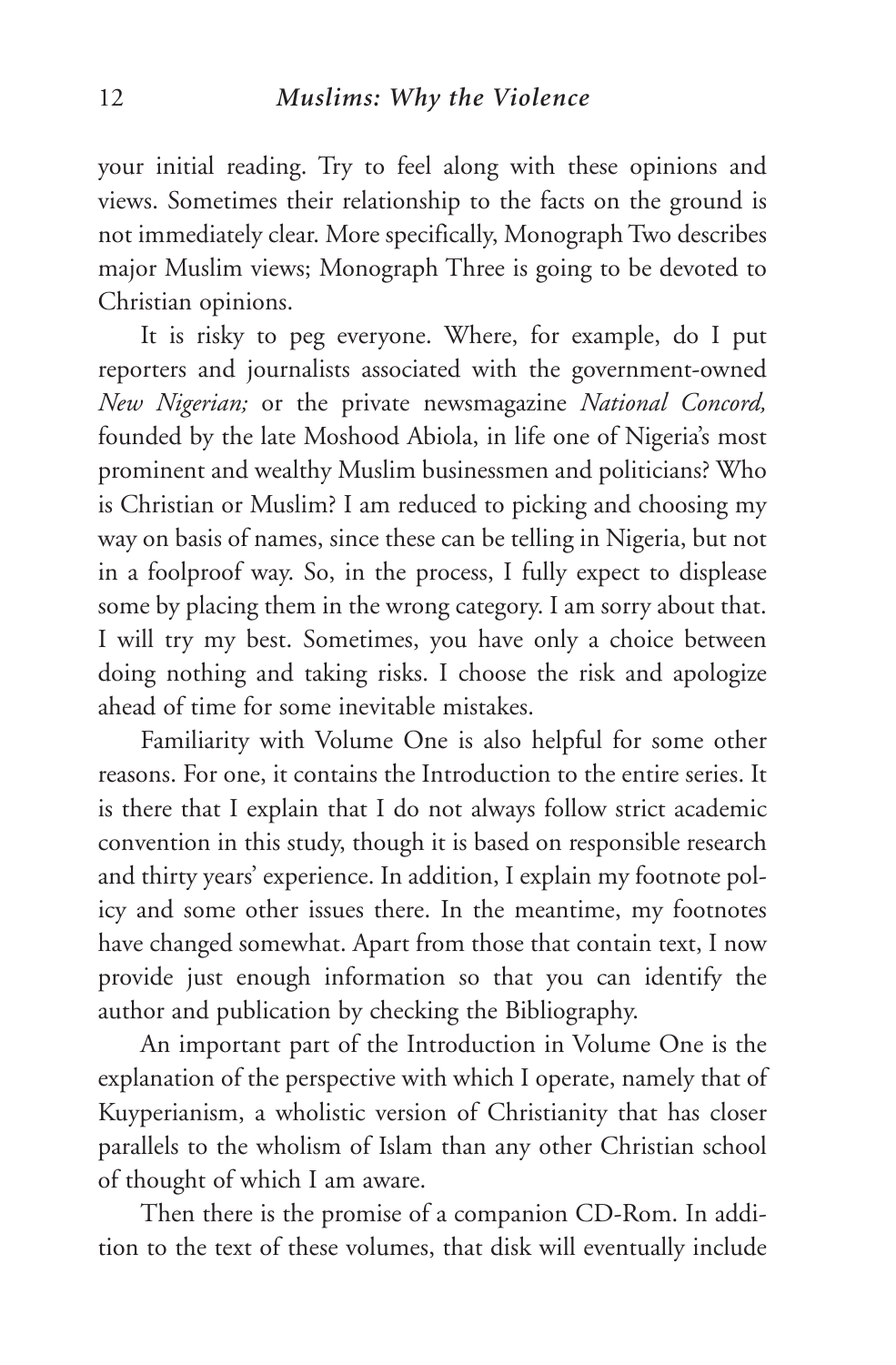#### *Introduction* 13

some rare official documents and other writings from both Christian and Muslim sources for which there is no room in these volumes. That companion volume may well become an important resource on Christian–Muslim relations for Sub-Saharan Africa. Having both Volume One and the CD-Rom at hand will enhance your reading of the paper volume.<sup>1</sup>

The parties whose opinions and views are reflected in these pages cover a wide range. I cover religious, academic, journalistic, and political opinions, but also include the opinions of "ordinary" people who write letters to editors. These are opinions that emerge from the hearts of their authors. They represent the heart-felt hurts of the common people, less spoiled by the corrupt motivations of most politicians and other elite. I consider them to contain the most honest expressions of Christian and Muslim piety—even if they have been deceived by elite manipulators.

It should be understood, of course, that neither Muslims nor Christians always agree with their fellow adherents. The opinions of some Muslim academics, for example, can differ markedly from those of Muslim Activists, my term for Fundamentalists. Like their Christian counterparts in Nigeria, Muslim academics are sometimes influenced by Marxism. Even Muslim Activists sometimes disagree with each other as in the case of the Governor of Zamfara State, who launched the current sharia<sup>2</sup> campaign, and El-Zakzaky,<sup>3</sup> both prominent Nigerian Muslim activists about whom we will hear more. The post-September 11—or as it is now commonly dubbed, "9/11"—situation has demonstrated clearly that, like Christianity, Islam presents many faces, not infrequently contradictory ones. This situation is not a negative complaint; it is a challenge that arises from the complexity of both religions and, in fact, all of reality, none of which can be captured in clearly-defined boxes.

This monograph summarizes major Muslim opinions about Nigeria's religious violence. I quote so many Muslims that the reader could occasionally forget that I am a Christian. However, I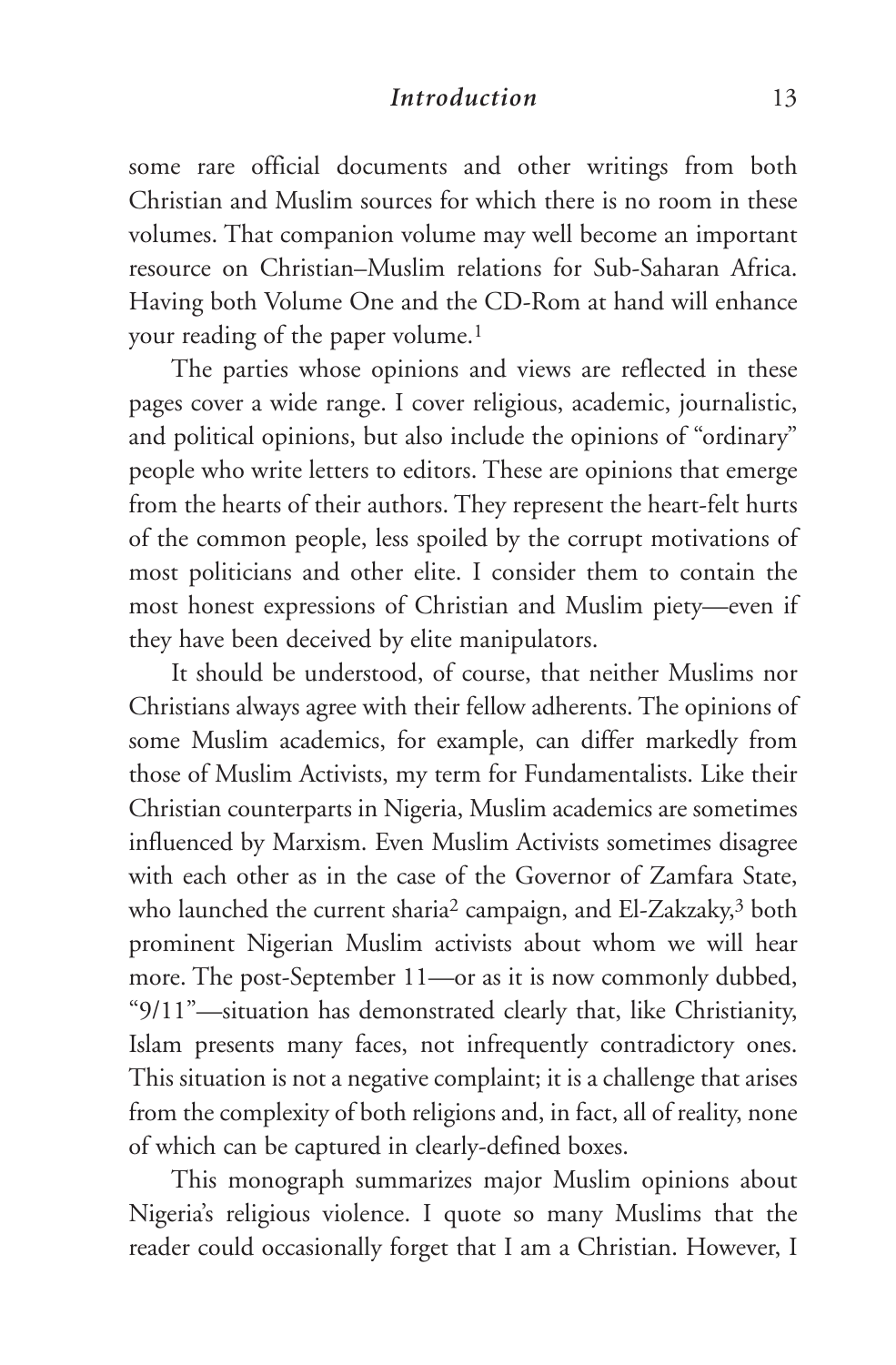#### 14 *Muslims: Why the Violence*

cannot deny myself. My Christian self, including my religion and personality, will occasionally assert itself. I promise to keep that to a minimum to such an extent that some Christian readers may well consider me a traitor. I challenge such Christians. I want you to hear the Muslim voice. Consider it sympathetically. Put yourself in their shoes. Feel along with them. Listening is not a well-developed Nigerian skill; screaming is more highly developed. But I demand from Christians: Listen—listen carefully! In the next monograph, I will make the same demand on Muslims. Without people carefully listening to each other, Nigeria's religious problem will not be solved; screaming and violence will only make it worse.

I repeat my invitation to Muslims to pay close attention to this series of monographs as it develops. I promise that I will not offer you the usual diet offered by Christian apologists that you often regard as diatribe. You will find surprising Christian–Muslim parallels. To be sure, I will not hesitate to criticize you where you deserve it or advise you to compromise where rigidity could lead to disaster. At the same time, you will find in these pages unaccustomed appreciation for your stand on issues like sharia, religion as a total way of life, the human calling and secularism. Come, let us walk it together.